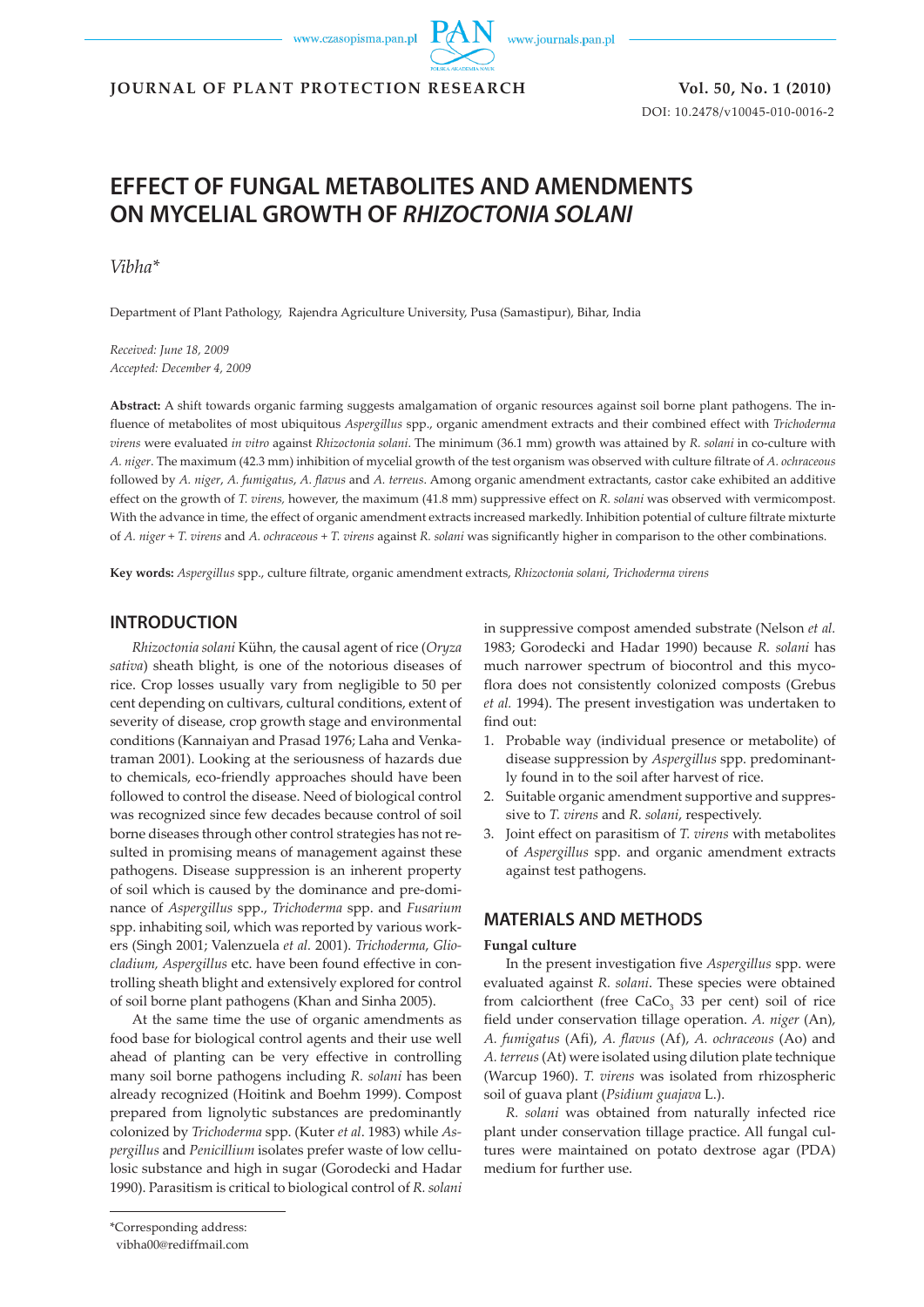## **Antagonism in dual culture**

Dual culture method of Morton and Stroube (1955) on PDA was used for evaluating the antagonistic activities of *Aspergillus* spp. 20 ml sterilized melted PDA was poured in sterilized Petri plates, allowed to solidify and a 10 mm mycelial discs (from 7 days old culture) of *Aspergillus* spp. were placed against *R. solani* in each PDA plate. The distance between the two discs were maintained approximately at 6 cm away from each other. Four replications of each treatment were incubated at 25+1°C. Observations were recorded after 48 and 96 hours.

## **Effect of culture filtrate of** *Aspergillus* **spp. on** *R. solani*

Effect of culture filtrate of *Aspergillus* spp. on growth of *R. solani* was studied by slightly modified to method of Dennis and Webster (1971). Filtrate of antagonist(s) culture in PDA broth for 10 days was collected after passing it twice through Whatman filter paper No. 1. These filtrates were used to amend Petri plates containing PDA at 5 per cent concentration and incubated at  $25\pm1^{\circ}$ C. An unamended Petri plate served as check (control). The observations of radial growth of test pathogen were recorded after 48 and 96 hours.

## **Effect of organic amendment on** *R. solani* **and** *T. virens*

Four oil free cakes viz., neem (*Azadirachta indica*) cake (NC), karanj (*Pongamia pinnata*) cake (KC), mustard (*Brassica juncea*) cake (MC) and castor (*Ricinus communis*) cake (CC) and two composts of Farm yard manure (FYM) and vermicompost (VC) as organic amendment along with mixture of all cakes and compost extract were used individually to study their effect on mycelial growth of *R. solani* and *T. virens*. 10 g powder of different cakes and composts were mixed thoroughly in solution containing ethanol and water in  $3:2$  (v/v). The mixture was kept on shaker at 24°C for 24 hours at 150 rpm. The solution was filtered through muslin cloth and refiltered through Whatman filter paper No. 1. The obtained filtrate was concentrated through evaporating the ethanol on hot water bath for 10 min. This concentrated solution of each cake, compost and their mixture were used at the rate of 5 per cent in potato dextrose agar in each Petri plates. A centrally placed 10 mm<sup>2</sup> size of mycelial discs (from 7 days old culture) of *T. virens* and *R. solani* were placed individually on amended Petri plates in triplicate at  $25 \pm 1$ °C along with control. The observations of mycelial growth of both fungi were recorded after time intervals of 48 and 96 hours.

#### **Integrated effect of extractant of organic amendment and culture filtrate of** *Aspergillus* **spp. and** *T. virens*

The extracts of two organic amendments (KC and CC), culture filtrate of five *Aspergillus* spp. and *T. virens* were used to find best combination against *R. solani*. Apart from extracts of two cakes, combination of culture filtrate of *T. virens* was made with culture filtrate of *Aspergillus* spp. and castor cake extracts in  $1:1$  (v/v). Mycelial disc of 10 mm size (from 7 days old culture) of *T. virens* and *R. solani* was placed at approximately 6 cm away from each other in 9 cm Petri plate containing different combinations in triplicate along with control. These Petri plates were incubated at  $25\pm1$ °C and observations of mycelial growth were made after 96 hours.

The entire experiment was conducted under Completely Randomized Design (CRD) to analyse statistically with three replications under laboratory conditions at Rajendra Agriculture University, Pusa (Samastipur), Bihar, India during 2008–2009.

## **RESULTS**

#### **Antagonistic effect of** *Aspergillus* **spp. against** *R. solani*

All five *Aspergillus* spp. exhibited growth suppressing ability against *R. solani* (Table 1). *A. niger* was found the most effective antagonist against of *R. solani* in suppressing the growth and proved statistically superior (39.8 mm) as compared to the *Aspergillus* spp. tested. The minimum (36.1 mm) growth was attained by *R. solani* in co-culture with *A. niger* followed by *A. flavus* (38.0 mm), *A. fumigatus* (39.5 mm), *A. ochraceous* (42.8 mm) and *A. terreus* (49.5 mm). This result indicates that *A. niger* is the best biocontrol agent against *R. solani,* however, *A. fumigatus* and *A. flavus* are identical but significantly higher antagonistic potentials to other *Aspergillus* spp.

The effect of culture filtrate of fungal antagonist on the growth of *R. solani* was found statistically significant

Table 1. Antagonistic effect of *Aspergillus* spp on *R. solani* through dual culture and poison food method

| Aspergillus spp. | Time [hours]* |      | Growth of R. solani [mm]** |            |      |
|------------------|---------------|------|----------------------------|------------|------|
|                  | 48            | 96   | dual                       | metabolite | Mean |
| A. niger         | 41.1          | 38.5 | 36.1                       | 43.5       | 39.8 |
| A. terreus       | 40.1          | 62.8 | 49.5                       | 53.5       | 51.5 |
| A. ochraceous    | 34.6          | 50.5 | 42.8                       | 42.3       | 42.5 |
| A. fumigatus     | 41.1          | 48.7 | 39.5                       | 50.4       | 44.9 |
| A. flavus        | 39.0          | 51.5 | 38.0                       | 52.5       | 45.2 |
| Control          | 49.1          | 58.5 | 53.8                       | 53.8       | 53.8 |
| Mean             | 40.9          | 51.7 | 43.3                       | 49.3       |      |
| $CD (p = 0.05)$  | 0.62          |      | 0.62                       |            | 0.44 |

\* interaction effect of *Aspergillus* spp. x time

\*\* interaction effect of *Aspergillus* spp. x methods

CD – Critical difference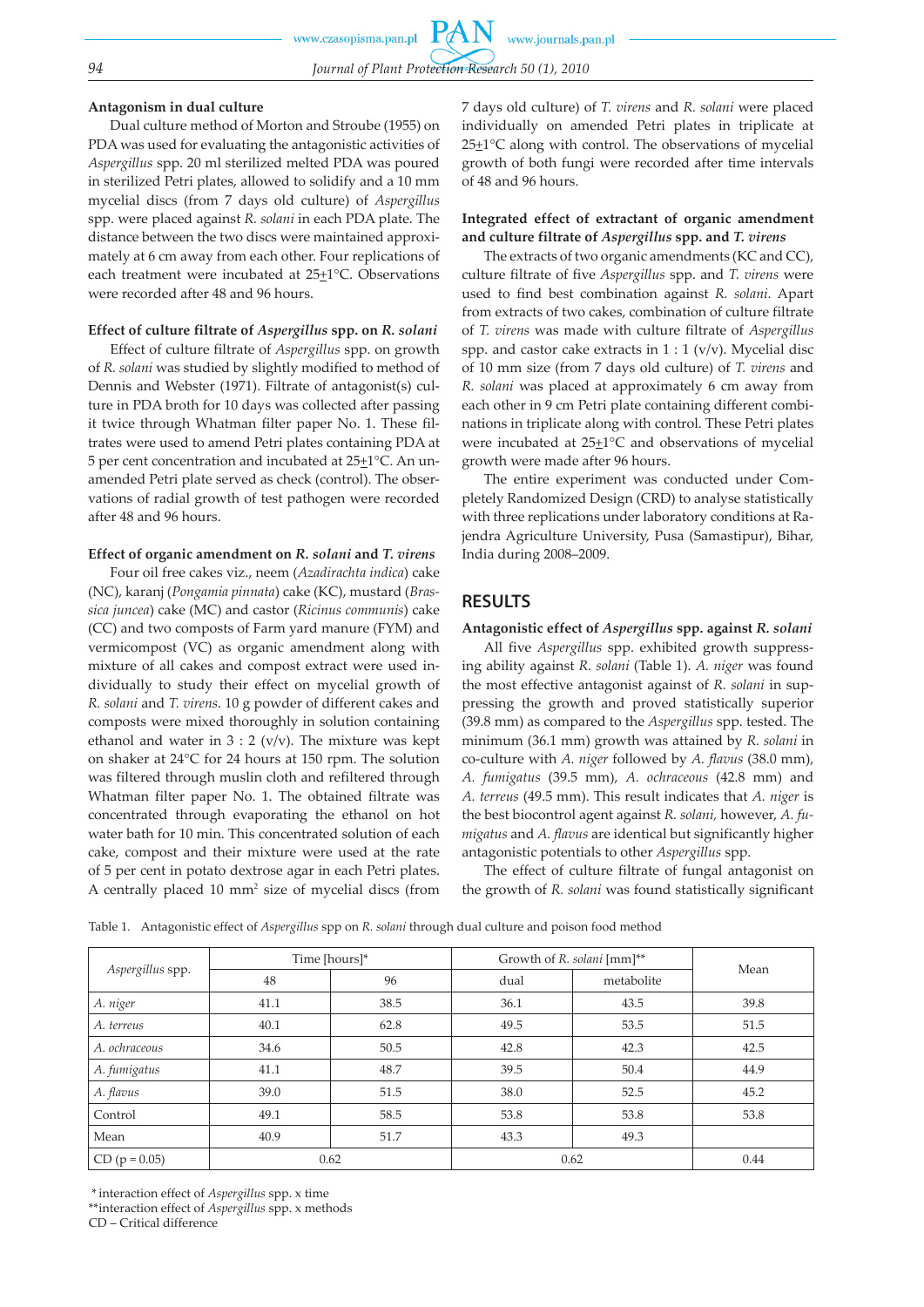except of *A. terreus* and control. Maximum (42.3 mm) inhibition of mycelial growth of the test organism was observed with culture filtrate of *A. ochraceous*. Culture filtrate of *A. niger, A. fumigatus, A. flavus* and *A. terreus* inhibited radial growth of *R. solani* by 43.5, 50.4, 52.5 and 53.5 mm, respectively. Interaction between *Aspergillus* spp. and time was significant. Antagonistic effect of *A. ochraceous* was more conspicuous with time after 48 hours, whereas that of *A. niger* was observed after 96 hours. Dual culture *per se* 



Fig. 1. Interaction effect on growth of *R. solani* with time

Table 2. Effect of organic amendment extract on *T. virens* and *R. solani*

#### resulted in remarkably higher suppression as compared to metabolites (Fig. 1).

#### **Effect of organic amendment extractant on** *T. virens* **and**  *R. solani*

All the seven amendments had significantly supportive effect on *T. virens* whereas detrimental effect on *R. solani*. The highest (20.2 mm) growth inhibitory effect was observed with mixed cake irrespective of the test organisms at different time intervals (Table 2). After 48 hours, maximum (36.7 mm) growth was supported by karanj cake followed by vermicompost (32.6 mm) and castor cake (32.4 mm), the later two had statistically identical effect. After 96 hours, castor cake was the most (79.2 mm) supporting amendment while the least effect (53.3 mm) had mustard cake. With the advance in time, effect of organic amendment increased markedly (Fig. 2). The highest (61.1 mm) growth of *T. virens* was supported by castor cake. FYM (47.8 mm) and vermicompost (47.4 mm) had identical effect on *T. virens*. Growth suppressive effect was observed for mustard cake in case of *T. virens*. Mixed cake was found statistically superior to other amendments in inhibiting the growth of *R. solani* being followed by vermicompost.

| Organic<br>amendment<br>extracts | Time [hours]* |      | Organisms** |           |      |
|----------------------------------|---------------|------|-------------|-----------|------|
|                                  | 48            | 96   | T. virens   | R. solani | Mean |
| Neem cake                        | 29.6          | 67.7 | 52.4        | 45.0      | 48.7 |
| Karanj cake                      | 36.7          | 62.0 | 54.1        | 44.5      | 49.3 |
| Mustard cake                     | 27.2          | 53.3 | 33.5        | 47.0      | 40.2 |
| <b>FYM</b>                       | 29.0          | 66.5 | 47.8        | 47.5      | 47.7 |
| Vermicompost                     | 32.6          | 56.5 | 47.4        | 41.8      | 44.6 |
| Mixed cake                       | 14.1          | 26.4 | 20.6        | 19.9      | 20.2 |
| Castor cake                      | 32.4          | 79.2 | 61.1        | 50.5      | 55.8 |
| Control                          | 42.1          | 57.1 | 44.8        | 54.4      | 49.6 |
| Mean                             | 30.5          | 58.6 | 45.2        | 43.8      |      |
| $CD (p = 0.05)$                  | 1.21          |      |             | 1.21      |      |

\* intercation effect of organic amendment extractant x time

\*\* intercation effect of organic amendment extractant x organism

CD – Critical difference; FYM – Farma yard manure

Table 3. Effect of extract of cakes and metabolites of fungi on growth of *T. virens* and *R. solani* in dual culture

| Treatments      | T. virens | R. solani | Mean |
|-----------------|-----------|-----------|------|
| Castor cake     | 62.0      | 26.6      | 44.3 |
| Karanj cake     | 61.6      | 26.6      | 44.1 |
| $An + Tv + CC$  | 58.5      | 30.0      | 44.2 |
| $An + Tv$       | 61.1      | 23.1      | 42.1 |
| $Afi + Tv$      | 52.8      | 36.6      | 44.7 |
| $Ao + Tv$       | 53.8      | 23.5      | 38.6 |
| $Af + Tv$       | 61.3      | 26.1      | 43.7 |
| Control         | 54.5      | 49.1      | 51.8 |
| Mean            | 58.2      | 30.2      |      |
| $CD (p = 0.05)$ | 2.33      | 1.64      |      |

An – *A. niger*; Tv – *T. virens*; CC – castor cake; Afi – *A. fumigatus*; Af – *A. flavus*; Ao – *A. ochraceous*; CD – Critical difference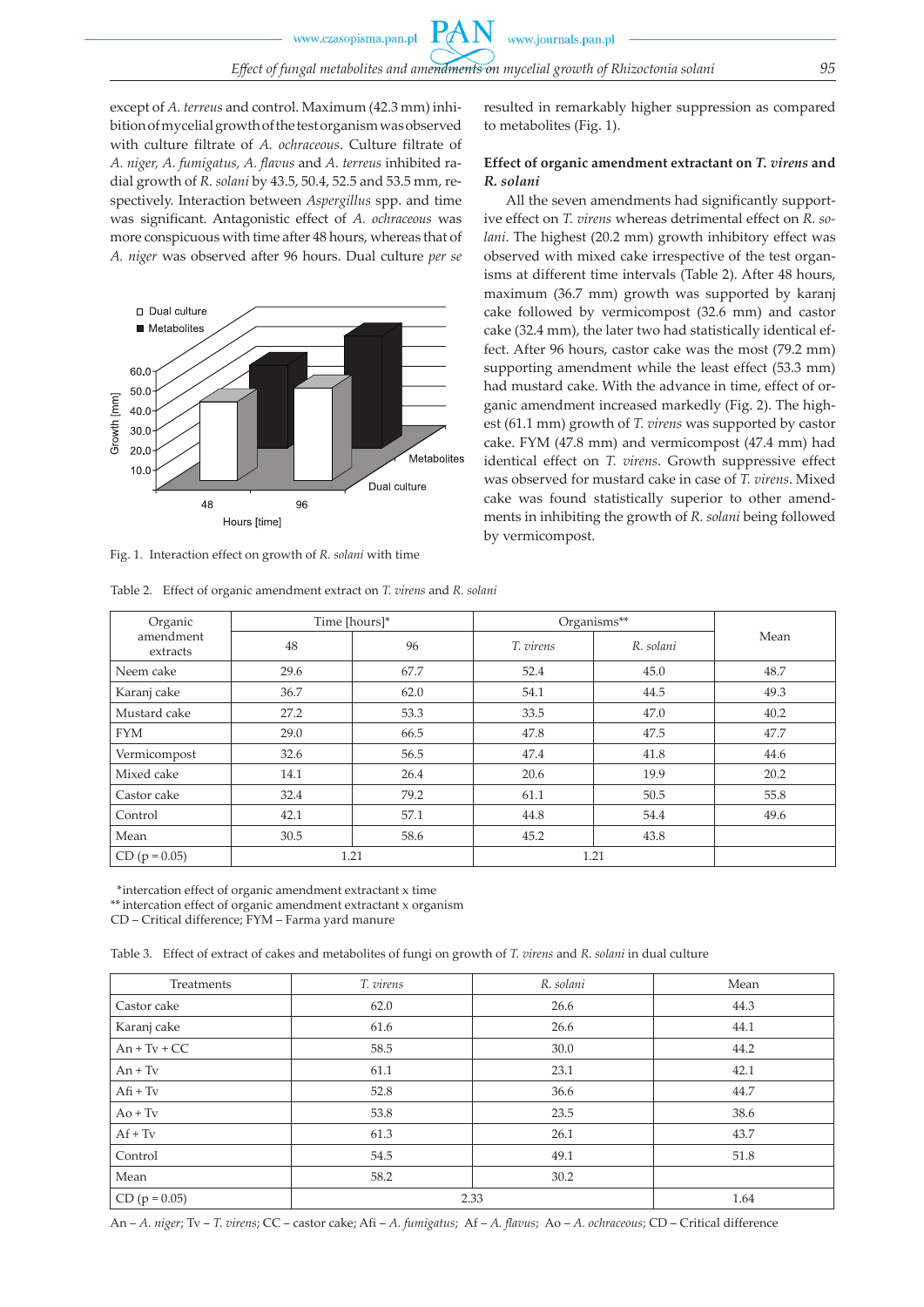

Fig. 2. Interaction effect on organisms with time

**Combined effect of culture filtrate and organic amendment extractant on** *T. virens* **and** *R. solani* **in dual culture** 

Significant effect on growth of both species (beneficial and pathogenic) was observed in dual culture (Table 3). Organic amendment extractant, organic amendment extracts and metabolites (*A. niger* and *T. virens*), metabolites of *Aspergillus* spp. and *T. virens* had marked stimulatory and suppressive effect on growth of co-culture of *T. virens* and *R. solani*. Castor cake showed the higher (62.0 mm) stimulatory effect on *T. virens* followed by karanj cake (61.6 mm) and metabolites of *A. flavus* and *T. virens* (61.3 mm). All possible combinations in present study had inhibitory effect on growth of *R. solani*. However, inhibition potential of metabolites of *A. niger* + *T. virens* and *A. ochraceous* + *T. virens* was found statistically higher compared to other treatments. Castor cake, karanj cake and metabolites of *A. flavus* + *T. virens* had similar suppressive effect on *R. solani.*

#### **DISCUSSION**

Parasitism is the first step in biological control of pathogen where hyphal interaction between the pathogenic fungi and beneficial organism takes place. Under dual culture myco-parasitism was tested, the highest growth suppressing ability was observed with *A. niger* against *R. solani*. This may be attributed to fast growth and sporulation coupled with metabolites secreted from the sporulating fungi which results in lysis of the host cell. Sen *et al*. (1993) reported *A. niger*, an effective biological control agent against *R. solani* by way of antibiosis, overgrowth and hyperparasitism.

*Aspergillus* spp. studied under the present investigation is well known for secreting toxigenic compound around its surrounding. The highest growth inhibition of *R. solani* was observed with *A. ochraceous* which might be due to the presence of ochratoxin in the culture filtrate. Literature is scanty to support this finding, however, there is evidence that suggests the ochratoxin being injurious to human health but ochratoxin B derivative is non-toxigenic against human being (Dube 1999) which might get triggered on after interacting with enzymes of actively growing enzymatically active *R. solani*.

The best supporting organic amendment extract for the growth of *T. virens* were that of castor and karanj cakes at different time intervals. A probable reason behind this finding might be due to the presence of organic nitrogen, carbon in complex form, humic acid and absence of toxic compounds in these substrates. *Trichoderma* spp. predominantly colonize the substrate prepared from lignocellulosic material like tree bark (Kuter *et al.* 1983). Mixed cake extracts resulted in higher suppression of growth of both fungi due to higher accumulation of nitrogen in amide and amino acid form. Lazarovits (2001) reported that organic amendments of high nitrogen content have a potential to suppress both the soil borne pathogen (and beneficial organisms) through the toxic effect of ammonia and nitrous acid. Vermicompost was found next to mixed cake that supported a poor growth of *R. solani*. Detrimental effect of vermicompost on *R. solani* may be ascribed to low nitrogen content, presence of heavy metal ions and low cellulose content. The pathogenic fungi *R. solani* is highly competitive as a saprophyte. It can utilize cellulose and colonize fresh organic material, but does not colonize mature, low cellulose compost (Hoitink *et al*. 1996).

Apart from castor and karanj cakes growth supportive effect on *T. virens* was also observed with mixture of metabolites of *A. niger* + *T. virens* while the same combination had opposite effect on *R. solani*. The maximum inhibitory effect against *R. solani* was found with mixed metabolites of *A. niger* + *T. virens* and *A. ochraceous* + *T. virens.* The probable reason behind this finding might be attributed to the production of antibiotics, humic acid like substances, maturity index of the amendment along with the hyphal interaction between *T. virens* and *R. solani* in dual culture on amended substrate. Apart from secreting aflatoxin, *A. niger* also produces humic acid substance. The constituents of humic acid are highly stable organic matter that does not break down further. Hence, nutrients for growth become a limiting factor against the test pathogen. In addition to competition, parasitism was also reported as a mechanism for suppressing *Rhizoctonia* spp. in growing media (Hoitink and Boehm 1999). During hyphal interaction it was observed that *T. virens* is interacting with *R. solani*. Initially, *T. virens* was running along the host hyphae but later *R. solani* exhibited disintegrated appearance which might be due to production of lytic enzyme by *T. virens*. Several traits that may contribute to antagonistic interaction of *T. virens* with disease causing fungi involve production of a peptide metabolite like gliotoxin which was reported by Wilhite *et al.* (2001).

#### **CONCLUSION**

The current study suggests that *A. niger* was the most effective antagonist against *R. solani*, culture filtrate of *A. ochraceous* had maximum inhibitory effect on growth of the test pathogen, mixed cake extract had detrimental effect on both beneficial and pathogenic fungi, karanj cake supported the maximum growth of *T. virens* while combination of *A. niger + T. virens* was most aggressive towards suppressing the growth of the test pathogen. Following the pattern of enhancement of soil native mycoflora, incorporation of organic amendment and bio-control agent is suggestive as achievement of sustainable disease management against sclerotia forming pathogen of rice.